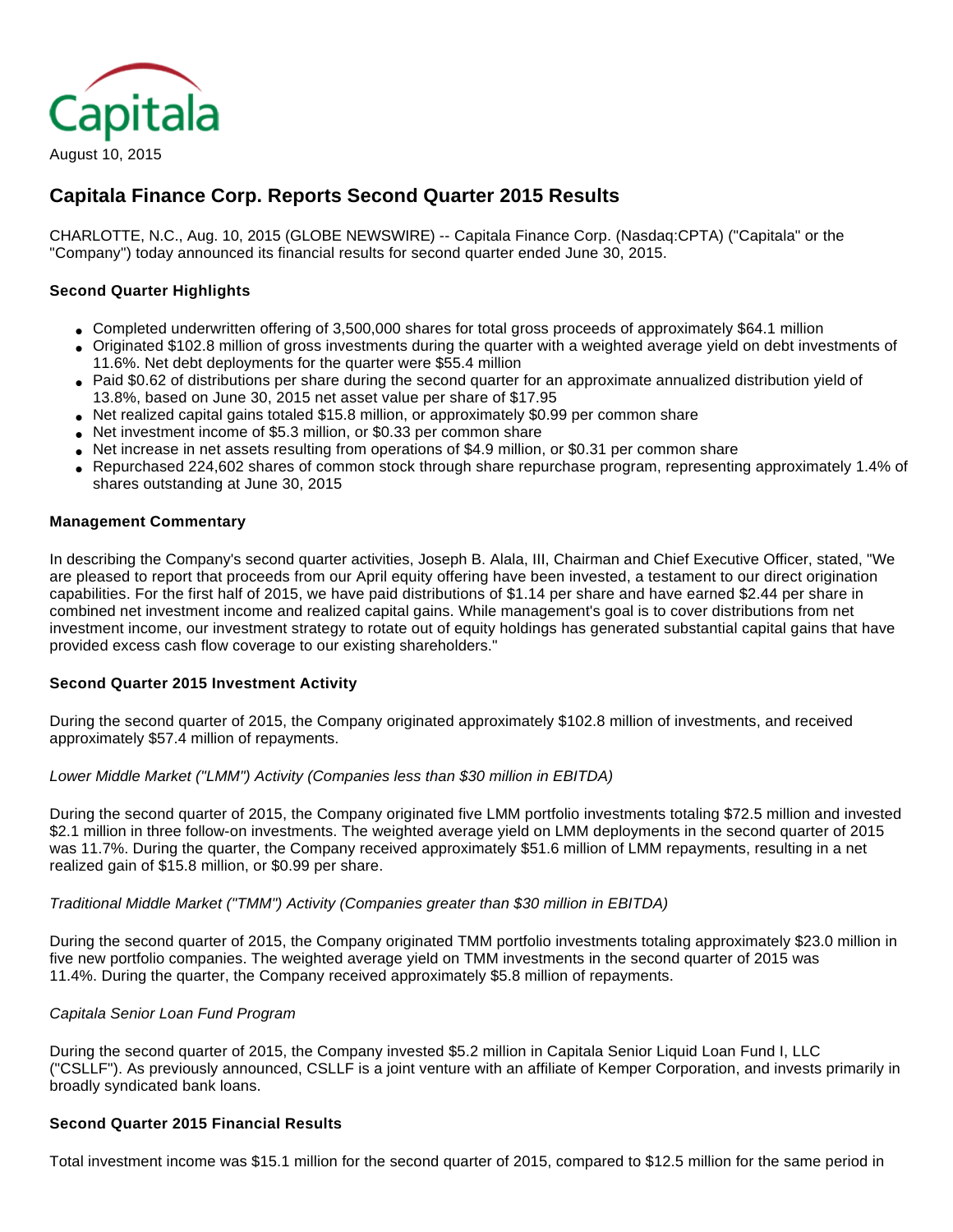2014, an increase of \$2.6 million. Total interest, fee, and payment-in-kind ("PIK") income was \$5.6 million higher in the second quarter of 2015 compared to 2014, but was partially offset by \$3.1 million less dividend income for the second quarter of 2015 compared to 2014.

Total expenses for the second quarter of 2015 were \$9.8 million, compared to \$6.9 million for the comparable period in 2014. The increase is primarily attributable to (1) an increase in interest and financing expenses of \$2.3 million, and (2) an increase of \$0.4 million in management fees, net of the waiver.

Net investment income for the second quarter of 2015 was \$5.3 million, or \$0.33 per share, compared to \$5.6 million, or \$0.43 per share, for the same period in 2014. Net investment income per share was impacted by the issuance of 3.5 million shares of common stock during the second quarter of 2015.

Net realized gains totaled \$15.8 million, or \$0.99 per share, for the second quarter of 2015, compared to \$0.5 million for the same period in 2014. The Company recognized \$14.8 million in net realized gains on its two largest equity investments, Corporate Visions, Inc. and Boot Barn Holdings, Inc., as it continued to execute on its rotation strategy out of equity and into interest yielding debt investments. As a result of equity investment realizations since the Company's initial public offering, the Company has reduced its equity portfolio from 36.0% of total fair value at September 30, 2013 to 14.7% as of June 30, 2015.

Unrealized appreciation for the second quarter of 2015 declined by \$16.2 million, or \$1.02 per common share, compared to an increase of \$0.1 million for the same period in 2014. The decline during the second quarter of 2015 was primarily related to the realization of \$15.8 million of gains during the period via the reversal of unrealized appreciation, while the remainder of the portfolio was relatively flat compared to the previous quarter.

The net increase in net assets resulting from operations was \$4.9 million for the second quarter of 2015, or \$0.31 per common share, compared to a net increase of \$6.2 million, or \$0.48 per common share, for the same period in 2014.

## **Investment Portfolio**

As of June 30, 2015, the Company's portfolio consisted of investments in 60 companies with a fair market value of \$565.3 million and a cost basis of \$546.6 million. Senior secured debt investments represented 36.1% of the portfolio, subordinated debt investments represented 46.5% of the portfolio, equity/warrant investments represented 14.7% of the portfolio, and the investment in the CSLLF represented 2.7% of the portfolio, based on fair values at June 30, 2015.

The Company had one debt investment on cash non-accrual status as of June 30, 2015, with a fair value and cost basis of \$10.5 million and \$17.8 million, respectively. At December 31, 2014, the Company had one cash non-accrual investment with a fair value and cost basis of \$0 and \$3.4 million, respectively.

The Company had one debt investment on PIK non-accrual as of June 30, 2015, with a fair value of \$5.7 million and a cost basis of \$8.1 million. The Company had debt investments in one portfolio company on PIK non-accrual at December 31, 2014, with a fair value of \$10.6 million and a cost basis of \$13.1 million.

## **Liquidity and Capital Resources**

At June 30, 2015, the Company had \$39.5 million in cash and cash equivalents. In addition, the Company had SBA debentures outstanding totaling \$192.2 million with an annual weighted average interest rate of 3.51%, and approximately \$113.4 million of fixed rate notes bearing an interest rate of 7.125%. At June 30, 2015, the Company had \$80.0 million of borrowing capacity available under its senior secured revolving credit facility, which is priced at LIBOR plus 3.0% and matures on October 17, 2018. At June 30, 2015, the Company's balance sheet and future earnings will not be materially impacted by an increase in short term interest rates.

#### **Subsequent Events**

On July 13, 2015, the Company received \$4.8 million of proceeds for liquidation of its investments in Southern Pump & Tank Company, LLC.

On July 24, 2015, the Company invested \$8.0 million in subordinated debt of Vology, Inc., yielding 15.0% cash interest.

On July 31, 2015, the Company invested \$27.0 million in subordinated debt of Western Window Systems, LLC, initially yielding 12.2% cash interest. The Company also invested \$3.0 million in the common stock of Western Window Systems, LLC.

On July 31, 2015, the Company invested \$6.0 million in the senior secured debt of U.S. Well Services, LLC, yielding LIBOR plus 11.50% cash interest, with a 0.50% floor.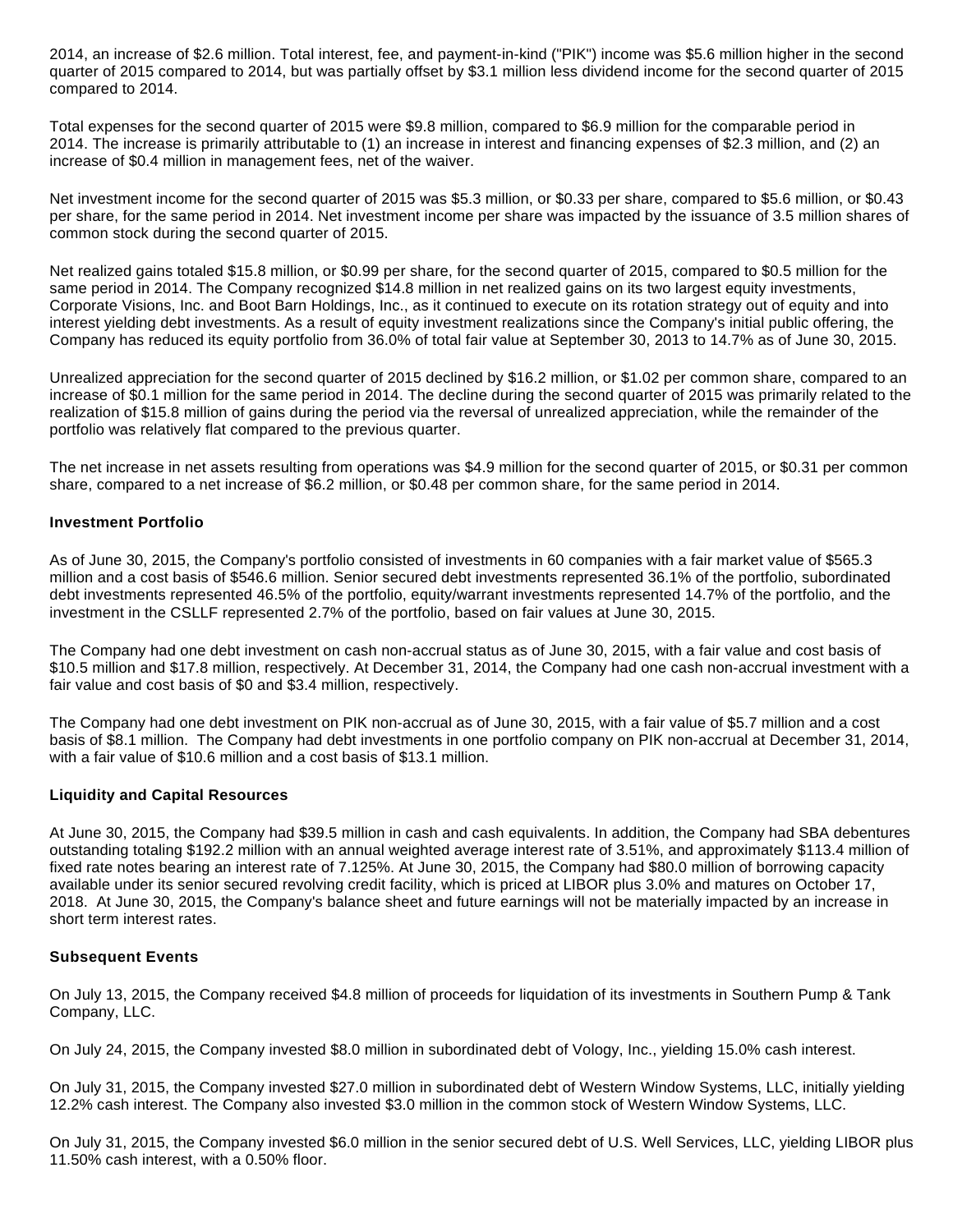## **Second Quarter 2015 Financial Results Conference Call**

Management will host a conference call to discuss the operating and financial results at 8:30 a.m. on Tuesday, August 11, 2015. To participate in the conference call, please dial 1-877-312-5507 approximately 10 minutes prior to the call. A live webcast of the conference will be available at [http://investor.CapitalaGroup.com.](http://www.globenewswire.com/newsroom/ctr?d=10145285&l=32&a=http%3A%2F%2Finvestor.CapitalaGroup.com&u=http%3A%2F%2Finvestor.capitalagroup.com%2F)

## **About Capitala Finance Corp.**

Capitala Finance Corp. is a business development company that invests primarily in traditional mezzanine, senior subordinated and unitranche debt, as well as senior and second-lien loans and, to lesser extent, equity securities issued by lower and traditional middle-market companies. The Company is managed by Capitala Investment Advisors, LLC. For more information about the Company, please visit [www.CapitalaGroup.com](http://www.globenewswire.com/newsroom/ctr?d=10145285&l=34&a=www.CapitalaGroup.com&u=http%3A%2F%2Fwww.capitalagroup.com%2F).

## **Forward-Looking Statements**

This press release contains certain forward-looking statements. Words such as "believes," "intends," "expects," "projects," "anticipates," and "future" or similar expressions are intended to identify forward-looking statements. These forward-looking statements are not guarantees of future performance, condition or results and involve a number of risks and uncertainties. Actual results may differ materially from those in the forward-looking statements as a result of a number of factors, including those described from time to time in the Company's filings with the Securities and Exchange Commission. The Company undertakes no obligation to publicly update or revise any forward-looking statements, whether as a result of new information, future events or otherwise, except as may be required by law.

#### **Capitala Finance Corp.**

#### **Consolidated Statements of Assets and Liabilities**

#### **(in thousands, except share and per share data)**

|                                                                                                 | As of                   |                      |
|-------------------------------------------------------------------------------------------------|-------------------------|----------------------|
|                                                                                                 | <b>June 30,</b><br>2015 | December 31,<br>2014 |
|                                                                                                 | (unaudited)             |                      |
| <b>ASSETS</b>                                                                                   |                         |                      |
| Investments at fair value                                                                       |                         |                      |
| Non-control/non-affiliate investments (amortized cost of \$325,856 and \$219,163, respectively) | \$345,881               | \$236,804            |
| Affiliate investments (amortized cost of \$142,628 and \$154,552, respectively)                 | 147,951                 | 171,471              |
| Control investments (amortized cost of \$78,150 and \$67,440, respectively)                     | 71,482                  | 72,062               |
| Total investments at fair value (amortized cost of \$546,634 and \$441,155, respectively)       | 565,314                 | 480,337              |
| Cash and cash equivalents                                                                       | 39,533                  | 55,107               |
| Interest and dividend receivable                                                                | 4,063                   | 3,113                |
| Due from related parties                                                                        | 256                     | 518                  |
| Deferred financing fees (net of accumulated amortization of \$4,231 and \$3,288, respectively)  | 9,368                   | 10,002               |
| Prepaid expenses                                                                                | 236                     | 515                  |
| Other assets                                                                                    | 90                      | 274                  |
| <b>Total assets</b>                                                                             | \$618,860               | \$549,866            |
| <b>LIABILITIES</b>                                                                              |                         |                      |
| <b>SBA</b> debentures                                                                           | \$192,200               | \$192,200            |
| <b>Notes</b>                                                                                    | 113,438                 | 113,438              |
| Revolving credit facility                                                                       |                         |                      |
| Distribution payable                                                                            | 4,879                   |                      |
| Trade settlement payable                                                                        | 10,772                  |                      |
| Due to related parties                                                                          | 4                       | 8                    |
| Management and incentive fee payable                                                            | 2,544                   | 159                  |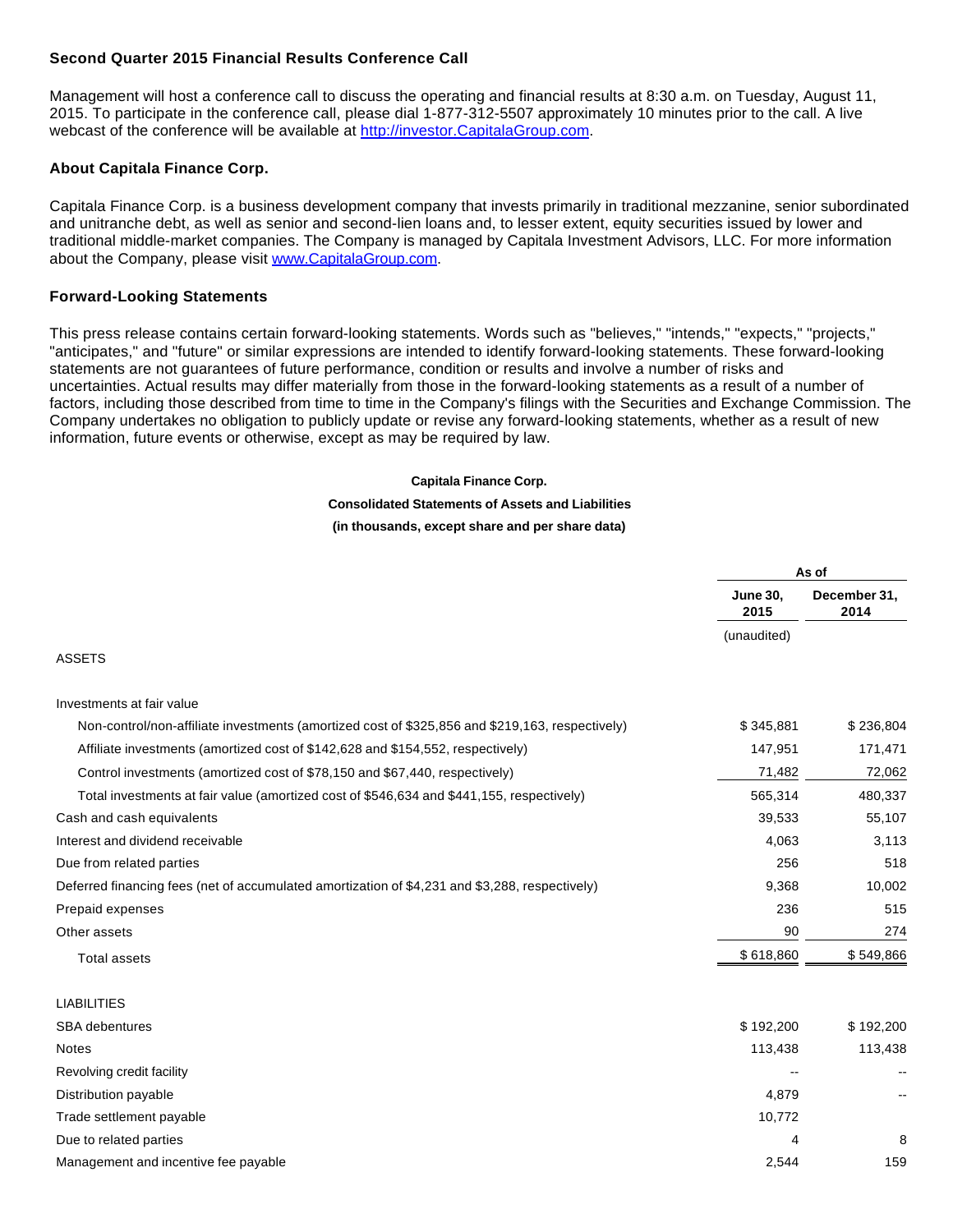| Interest and financing fees payable   | 3.145     | 2,902     |
|---------------------------------------|-----------|-----------|
| Accounts payable and accrued expenses | 13        | 322       |
| Total liabilities                     | \$326.995 | \$309,029 |

Commitments and contingencies

NET ASSETS

| Common stock, par value \$.01, 100,000,000 common shares authorized, 16,262,391 and 12,974,420 common |           |           |
|-------------------------------------------------------------------------------------------------------|-----------|-----------|
| shares issued and outstanding, respectively                                                           | 163       | 130       |
| Additional paid in capital                                                                            | 246.386   | 188.408   |
| Accumulated undistributed net investment income                                                       | 8,640     | 12.314    |
| Accumulated undistributed net realized gain from investments                                          | 17.996    | 803       |
| Net unrealized appreciation on investments                                                            | 18,680    | 39,182    |
| Total net assets                                                                                      | 291,865   | 240,837   |
| Total liabilities and net assets                                                                      | \$618,860 | \$549,866 |
| Net asset value per share                                                                             | \$17.95   | \$18.56   |

## **Capitala Finance Corp.**

## **Consolidated Statements of Operations**

## **(in thousands, except share and per share data)**

|                                                    | For the three months ended<br>June 30 |             | For the six months ended June<br>30 |             |
|----------------------------------------------------|---------------------------------------|-------------|-------------------------------------|-------------|
|                                                    | 2015                                  | 2014        | 2015                                | 2014        |
|                                                    | (unaudited)                           | (unaudited) | (unaudited)                         | (unaudited) |
| <b>INVESTMENT INCOME</b>                           |                                       |             |                                     |             |
| Interest and fee income:                           |                                       |             |                                     |             |
| Non-control/Non-affiliate investments              | \$9,516                               | \$3,125     | \$17,191                            | \$6,066     |
| Affiliate investments                              | 3,081                                 | 3,884       | 6,672                               | 7,625       |
| Control investments                                | 1,086                                 | 1,504       | 2,725                               | 2,837       |
| Total interest and fee income                      | 13,683                                | 8,513       | 26,588                              | 16,528      |
| Payment-in-kind interest and dividend income:      |                                       |             |                                     |             |
| Non-control/Non-affiliate investments              | 375                                   | 251         | 689                                 | 424         |
| Affiliate investments                              | 394                                   | 330         | 650                                 | 623         |
| Control investments                                | 422                                   | 163         | 621                                 | 287         |
| Total payment-in-kind interest and dividend income | 1,191                                 | 744         | 1,960                               | 1,334       |
| Dividend income:                                   |                                       |             |                                     |             |
| Non-control/Non-affiliate investments              | 154                                   | 1,351       | 307                                 | 1,514       |
| Affiliate investments                              | 29                                    | 687         | 58                                  | 716         |
| Control investments                                | 25                                    | 1,225       | 209                                 | 4,795       |
| Total dividend income                              | 208                                   | 3,263       | 574                                 | 7,025       |
| Interest income from cash and cash equivalents     | $\overline{2}$                        | 6           | 3                                   | 14          |
| Total investment income                            | 15,084                                | 12,526      | 29,125                              | 24,901      |
| <b>EXPENSES</b>                                    |                                       |             |                                     |             |
| Interest and financing expenses                    | 4,681                                 | 2,401       | 9,317                               | 4,601       |
| Base management fee                                | 2,587                                 | 2.276       | 4.997                               | 4,294       |